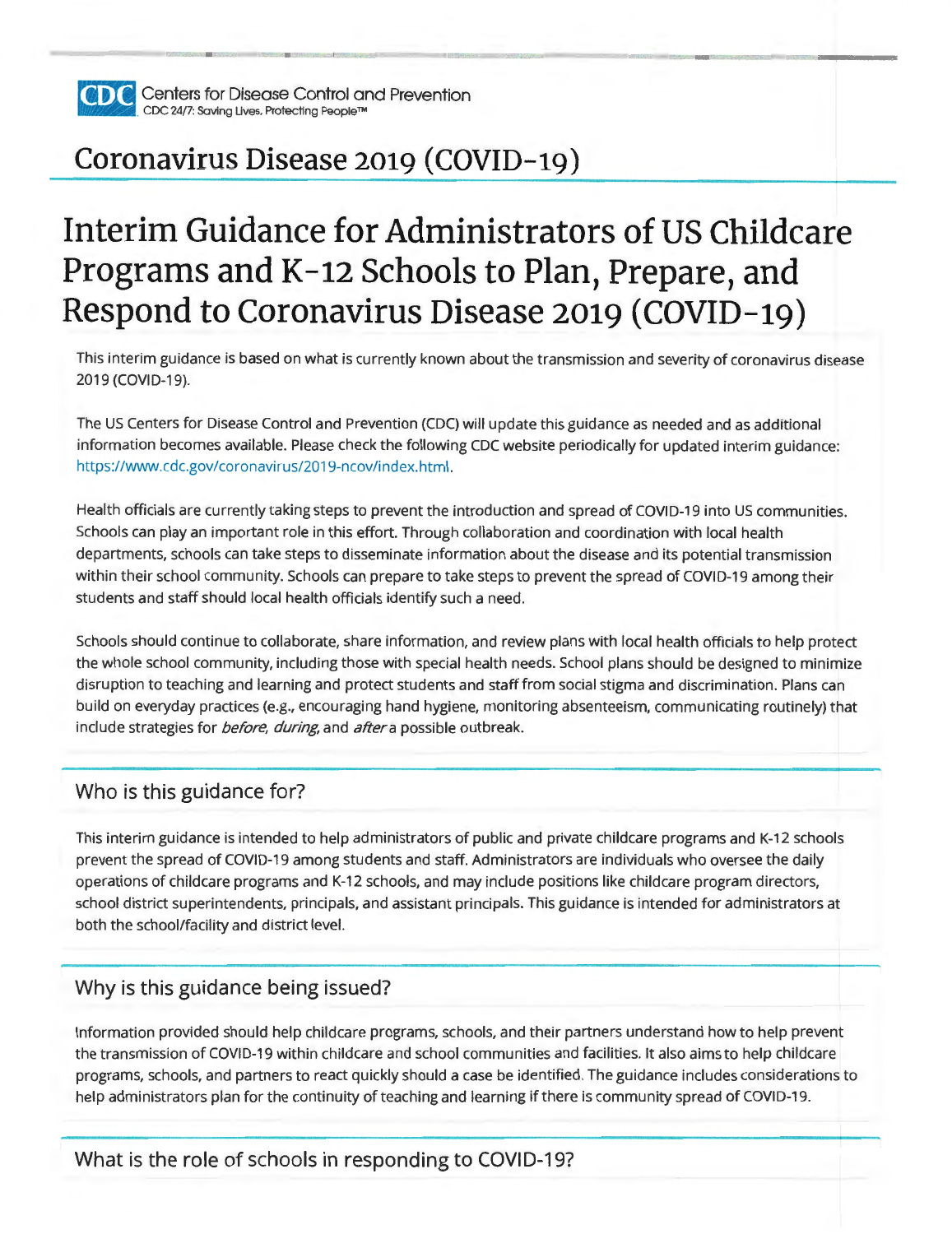COVID-19 is a respiratory illness caused by a novel (new) virus, and we are learning more about it every day. There is currently no vaccine to protect against COVID-19. At this point, the best way to prevent infection is to avoid being exposed to the virus that causes it. Stopping transmission (spread) of the virus through everyday practices is the best way to keep people healthy. More information on COVID-19 is available here.

Schools, working together with local health departments, have an important role in slowing the spread of diseases to help ensure students have safe and healthy learning environments. Schools serve students, staff, and visitors from throughout the community. All of these people may have close contact in the school setting, often sharing spaces, equipment, and supplies.

### **Guidance for schools which do not have COVID-19 identified in their community**

To prepare for possible community transmission of COVID-19, the most important thing for schools to do now is plan and prepare. As the global outbreak evolves, schools should prepare for the possibility of community-level outbreaks. Schools want to be ready if COVID-19 does appear in their communities.

Childcare and K-12 school administrators nationwide can take steps to help stop or slow the spread of respiratory infectious diseases, including COVID-19:

- **Review, update, and implement emergency operations plans (EOPs).** This should be done in collaboration with local health departments and other relevant partners. Focus on the components, or annexes, of the plans that address infectious disease outbreaks.
	- 0 Ensure the plan includes strategies to reduce the spread of a wide variety of infectious diseases (e.g., seasonal influenza). Effective strategies build on everyday school policies and practices.
	- 0 Ensure the plan emphasizes common-sense preventive actions for students and staff. For example, emphasize actions such as staying home when sick; appropriately covering coughs and sneezes; cleaning frequently touched surfaces; and washing hands often.
		- CDC has workplace resources such as posters with messages for staff about staying home when sick and how to avoid spreading germs at work
		- Other health and education professional organizations may also have helpful resources your school can use or share. For example, the American Academy of Pediatrics provides information on germ prevention strategies  $\Box$  and reducing the spread of illness in childcare settings  $\Box$ .
	- 0 Ensure handwashing strategies include washing with soap and water for at least 20 seconds or using a hand sanitizer that contains at least 60% alcohol if soap and water are not available.
		- CDC offers several free handwashing resources that include health promotion materials, information on proper handwashing technique, and tips for families to help children develop good handwashing habits.
	- 0 Reference key resources while reviewing, updating, and implementing the EOP:
		- Multiple federal agencies have developed resources on school planning principles and a 6-step process for creating plans to build and continually foster safe and healthy school communities before, during, and *after* possible emergencies. Key resources include guidance on developing high-quality school emergency operations plans  $\blacksquare$   $\blacksquare$  , and a companion guide on the role of school districts in developing high-quality school emergency operations plans  $\blacksquare$   $\blacksquare$ .
		- The Readiness and Emergency Management for Schools (REMS) Technical Assistance (TA) Center's website  $\boxtimes$  contains free resources, trainings, and TA to schools and their community partners,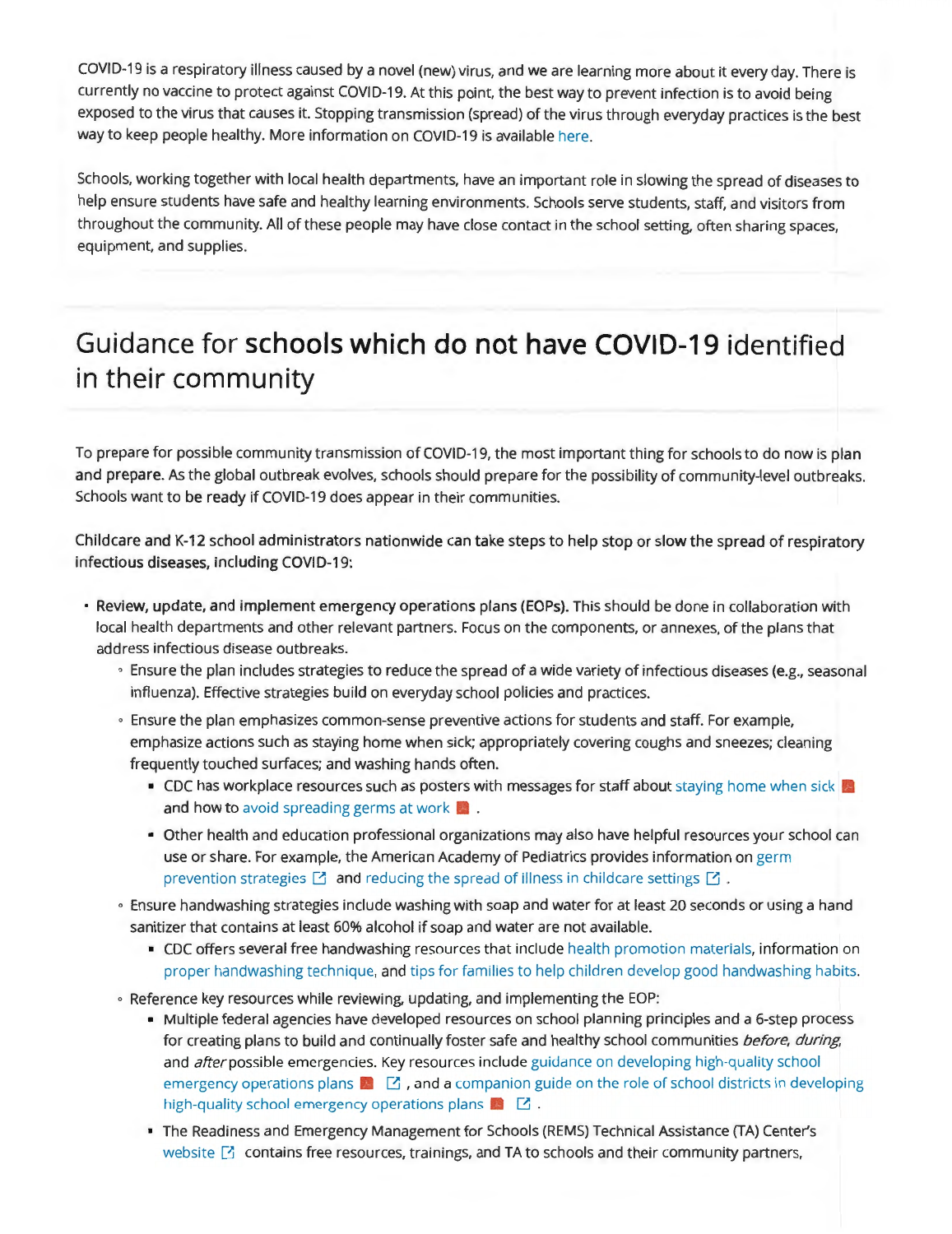including many tools and resources on emergency planning and response to infectious disease outbreaks.

- <sup>0</sup>**Develop information-sharing systems with partners.** 
	- Information-sharing systems can be used for day-to-day reporting (on information such as changes in absenteeism) and disease surveillance efforts to detect and respond to an outbreak.
	- Local health officials should be a key partner in information sharing.
- 0 Monitor and plan for absenteeism.
	- Review the usual absenteeism patterns at your school among both students and staff.
	- Alert local health officials about large increases in student and staff absenteeism, particularly if absences appear due to respiratory illnesses (like the common cold or the "flu," which have symptoms similar to symptoms of COVID-19).
	- Review attendance and sick leave policies. Encourage students and staff to stay home when sick. Use flexibility, when possible, to allow staff to stay home to care for sick family members.
	- Discourage the use of perfect attendance awards and incentives.
	- Identify critical job functions and positions, and plan for alternative coverage by cross-training staff.
	- Determine what level of absenteeism will disrupt continuity of teaching and learning.
- 0 Establish procedures for students and staff who are sick at school.
	- Establish procedures to ensure students and staff who become sick at school or arrive at school sick are sent home as soon as possible.
	- Keep sick students and staff separate from well students and staff until they can leave.
	- Remember that schools are not expected to screen students or staff to identify cases of COVID-19. The majority of respiratory illnesses are not COVID-19. If a community (or more specifically, a school) has cases of COVID-19, local health officials will help identify those individuals and will follow up on next steps.
	- Share resources with the school community to help families understand when to keep children home. This guidance, not specific to COVID-19, from the American Academy of Pediatrics can be helpful for families  $\Box$ .
- 0 Perform routine environmental cleaning.
	- Routinely clean frequently touched surfaces (e.g., doorknobs, light switches, countertops) with the cleaners typically used. Use all cleaning products according to the directions on the label.
	- Provide disposable wipes so that commonly used surfaces (e.g., keyboards, desks, remote controls) can be wiped down by students and staff before each use.
- ° Create communications plans for use with the school community.
	- Include strategies for sharing information with staff, students, and their families.
	- Include information about steps being taken by the school or childcare facility to prepare, and how additional information will be shared.
- 0 Review CDC's guidance for businesses and employers.
	- Review this CDC guidance to identify any additional strategies the school can use, given its role as an employer.

Childcare and K-12 administrators can also support their school community by sharing resources with students (if resources are age-appropriate), their families, and staff. Coordinate with local health officials to determine what type of information might be best to share with the school community. Consider sharing the following fact sheets and information sources:

• Information about COVID-19 available through state and local  $\boxtimes$  health departments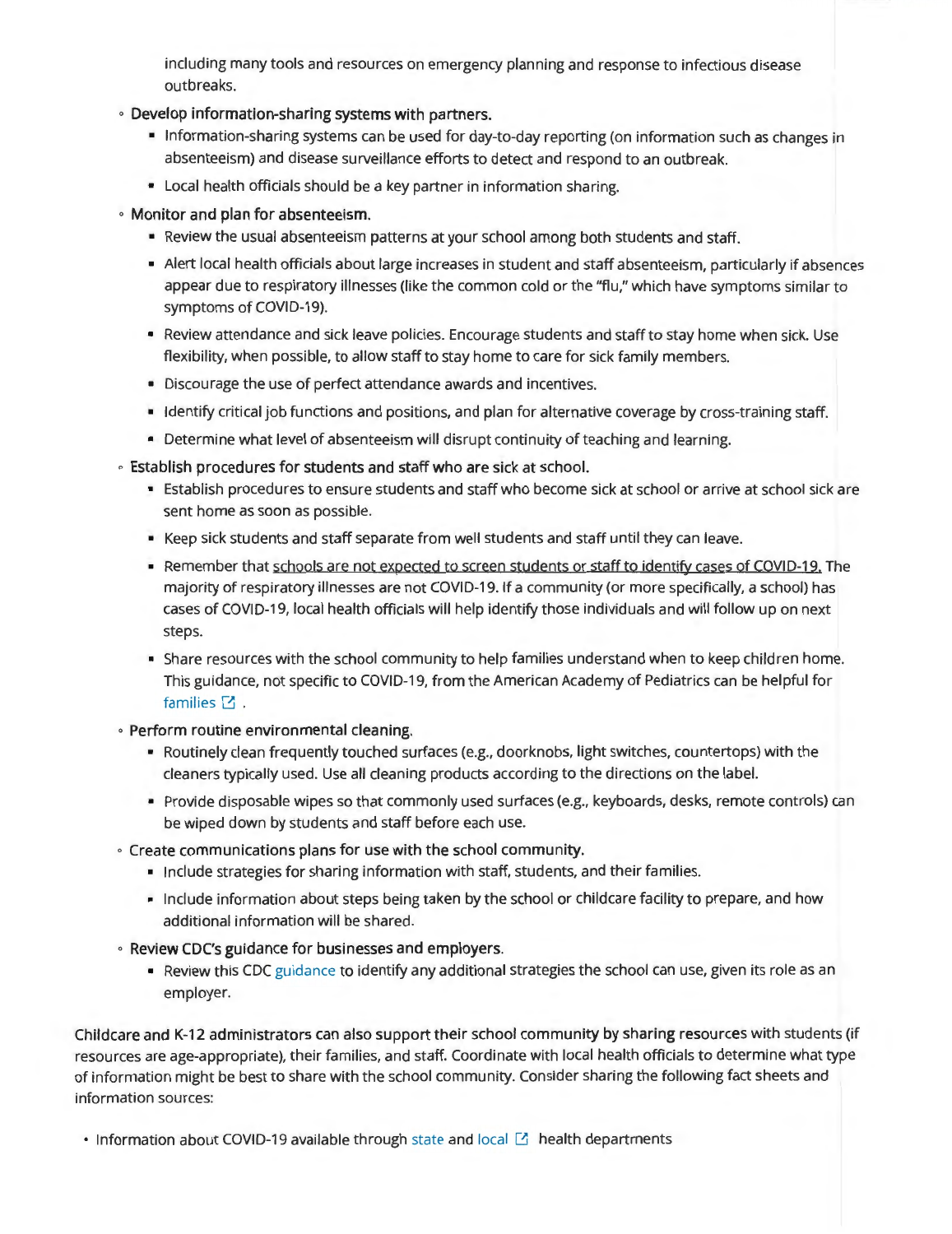- General CDC fact sheets to help staff and students' families understand COVID-19 and the steps they can take to protect themselves:
	- © What you need to know about coronavirus disease 2019 (COVID-19)
	- <sup>0</sup>What to do if you are sick with coronavirus disease 2019 (COVID-19)
	- © Stop the spread of germs help prevent the spread of respiratory viruses like COVID-19
- CDC Information on COVID-19 and children
- CDC information for staff, students, and their families who have recently traveled back to the United States from areas where CDC has identified community spread of coronavirus:
	- 0 A list of countries where community spread of COVID-19 is occurring can be found on the CDC webpage: Corona virus Disease 2019 Information for Travel

For questions about students who plan to travel, or have recently traveled, to areas with community spread of COVID-19, refer to CDC's FAQ for travelers. Schools can also consult with state and local health officials. Schools may need to postpone or cancel trips that could expose students and staff to potential community spread of COVID-19. Students returning from travel to areas with community spread of COVID-19 must follow guidance they have received from health officials. COVID-19 information for travel is updated regularly on the CDC website.

### **Guidance for schools with identified cases of COVID-19 in their community**

If local health officials report that there are cases of COVID-19 in the community, schools may need to take additional steps in response to prevent spread in the school. The first step for schools in this situation is to talk with local health officials. The guidance provided here is based on current knowledge of COVID-19. As additional information becomes available about the virus, how it spreads, and how severe it is, this guidance may be updated. Administrators are encouraged to work closely with local health officials to determine a course of action for their childcare programs or schools.

Determine if, when, and for how long childcare programs or schools may need to be dismissed.

Temporarily dismissing childcare programs and K-12 schools is a strategy to stop or slow the further spread of COVID-19 in communities. During school dismissals, childcare programs and schools may stay open for staff members (unless ill) while students stay home. Keeping facilities open a) allows teachers to develop and deliver lessons and materials remotely, thus maintaining continuity of teaching and learning; and b) allows other staff members to continue to provide services and help with additional response efforts.

Childcare and school administrators should work in close collaboration and coordination with local health officials to make dismissal and large event cancellation decisions. Schools are not expected to make decisions about dismissal or canceling events on their own. Schools can seek specific guidance from local health officials to determine if, when, and for how long to take these steps. Large event cancellations or school dismissals\*\*\* may be recommended for 14 days, or possibly longer if advised by local health officials. The nature of these actions (e.g., geographic scope, duration) may change as the local outbreak situation evolves.

If an ill student or staff member attended school prior to being confirmed as a COVID-19 case:

• Local health officials may recommend temporary school dismissals if a student or staff member attended school prior to being confirmed as a COVID-19 case. Local health officials' recommendations for the scope (e.g., a single school, a full district) and duration of school dismissals will be made on a case-by-case basis based on the most up-to-date information about COVID-19 and the specific cases in the impacted community.